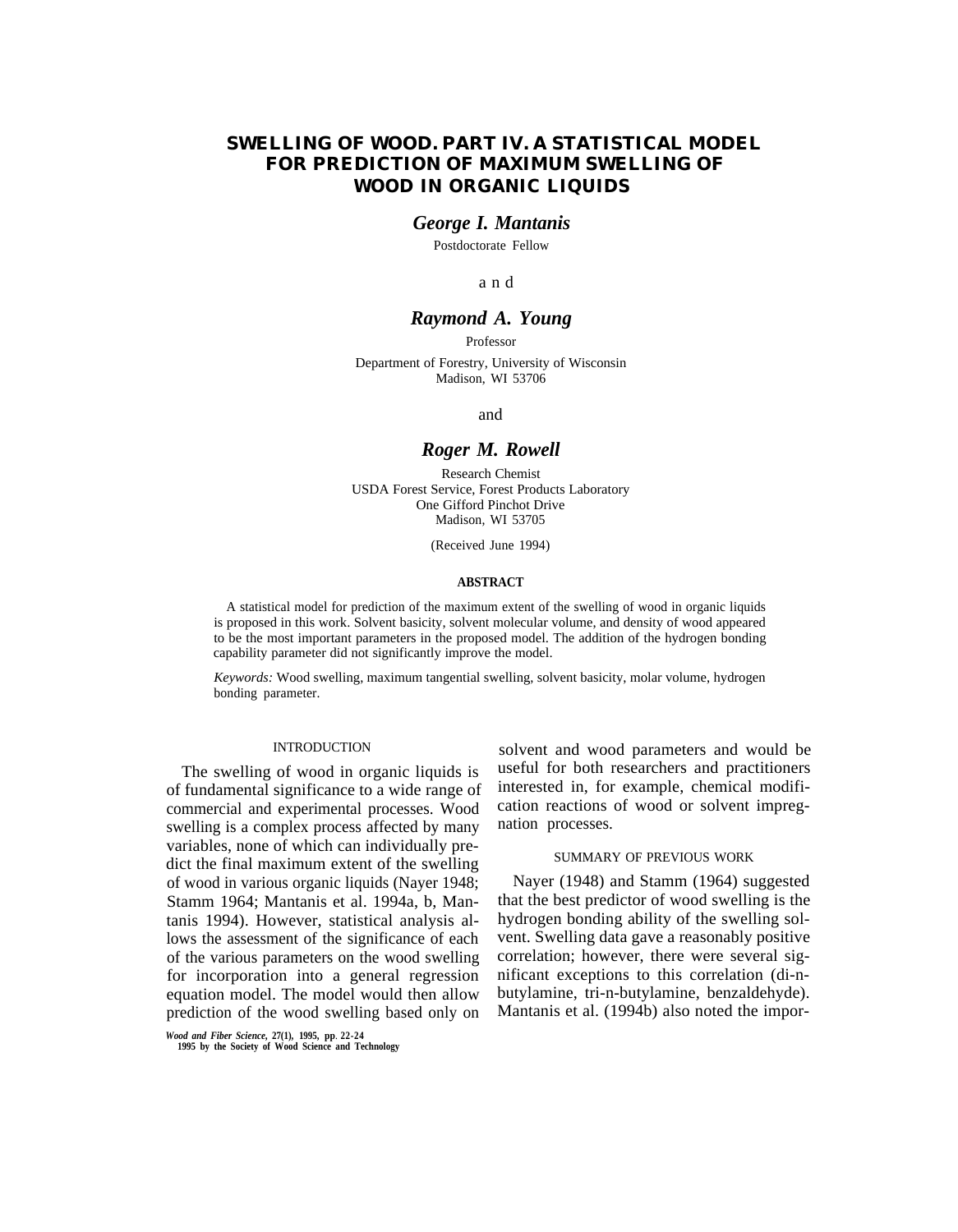tance of the hydrogen bonding parameter on the wood swelling (maximum tangential swelling) in an extensive series of organic liquids. In addition, Mantanis et al. (1994b) found that solvent basicity (donor number) and molar volume of the swelling liquid were also very significant factors. Wood density also has been found to be an important factor that significantly influences the swelling of wood (Stamm 1935, 1964; Mantanis et al. 1994a). Direct correlations of wood swelling with other properties such as dielectric constant, cohesive energy density, dipole moment, volubility parameter, and surface tension have generally been unsuccessful (Nayer 1948; Stamm 1964; Mantanis et al. 1994b).

#### **METHODS**

The most obvious approach to the problem of predicting the extent of wood swelling was a statistical regression analysis of available experimental data (Mantanis et al. 1994b). With this technique, the dependent variable (maximum tangential swelling of wood) was seen as a function of a set of explanatory variables (basicity, molar volume, wood density, hydrogen bonding parameter, molecular weight). The computer-assisted analysis (minitab) then allowed for an analytical evaluation of the relative effect of each of the explanatory variables. This type of analysis provided measures of strength and significance of each association through the resulting regression coefficients and variance effects. The overall percent of variation in the maximum tangential swelling of wood (S) was assessed by the multiple R-square value. Stepwise model-fitting procedures were used to construct the most robust models through evaluation of the various independent variables on the fit. Such models usually have the following basic form:

$$
S = \alpha + \beta_1 x_1 + \beta_2 x_2 + \beta_3 x_3 + \dots \quad (1)
$$

where  $S =$  maximum wood swelling,  $a =$  constant,  $x =$  independent variables and ( $b =$  partial contribution to swelling of variable xi.

The experimental data utilized for construction of the model were obtained from previous

|           | <b>FABLE 1.</b> Properties of swelling liquids used in statistical |  |  |  |
|-----------|--------------------------------------------------------------------|--|--|--|
| inalysis. |                                                                    |  |  |  |

| <b>Swelling liquids</b> | Solvent<br>basicity <sup>1</sup><br>(kcal/<br>mole) | Hydrogen<br>honding-<br>(wave-<br>number<br>shift<br>$\times$ 10) | Moiar<br>volume <sup>3</sup><br>(cc) | Molecular<br>weight |
|-------------------------|-----------------------------------------------------|-------------------------------------------------------------------|--------------------------------------|---------------------|
| Water                   | 18.00                                               | 39.00                                                             | 18.05                                | 18.02               |
| Formamide               | 24.00                                               | 21.50                                                             | 39.90                                | 45.04               |
| Methanol                | 19.00                                               | 18.70                                                             | 40.70                                | 32.04               |
| Ethanol                 | 20.00                                               | 18.70                                                             | 58.50                                | 46.07               |
| Propanol                | 18.00                                               | 18.70                                                             | 75.00                                | 60.10               |
| Dimethylformamide       | 26.60                                               | 11.70                                                             | 77.00                                | 73.10               |
| Pyridine                | 33.10                                               | 18.10                                                             | 80.40                                | 79.10               |
| Acetone                 | 17.00                                               | 9.70                                                              | 74.00                                | 58.10               |
| Dioxane                 | 14.80                                               | 9.70                                                              | 85.70                                | 88.10               |
| Ethylacetate            | 17.10                                               | 8.40                                                              | 98.50                                | 88.10               |
| Methylacetate           | 16.50                                               | 8.40                                                              | 79.70                                | 74.10               |
| Propylacetate           | 17.40                                               | 8.60                                                              | 115.70                               | 102.10              |
| Nitromethane            | 2.70                                                | 2.50                                                              | 54.00                                | 64.10               |
| Chloroform              | 7.00                                                | 1.50                                                              | 80.70                                | 120.40              |
| Carbon tetra-           |                                                     |                                                                   |                                      |                     |
| cloride                 | 3.00                                                | 0.00                                                              | 97.10                                | 153.80              |
| Nitrobenzene            | 4.40                                                | 2.80                                                              | 102.30                               | 123.10              |
| Octane                  | 0.00                                                | 0.00                                                              | 162.50                               | 114.20              |
| <b>DMSO</b>             | 29.80                                               | 7.70                                                              | 71.00                                | 78.10               |
| Acetic                  | 25.00                                               | 9.70                                                              | 57.10                                | 60.00               |
| Butylamine              | 57.00                                               | 16.80                                                             | 98.80                                | 73.10               |
| Toluene                 | 3.00                                                | 4.50                                                              | 106.40                               | 92.10               |
| Ethylene glycol         | 18.00                                               | 20.60                                                             | 55.80                                | 62.10               |

<sup>1</sup> Gutmann 1976. <sup>2</sup> Crowley et al. 1966; Gordy 1939, 1941.

<sup>3</sup> Robertson 1964; Handbook of Chemistry and Physics 1993.

work by the authors (Mantanis et al. 1994a, b). Since a detailed description of the experimental approaches and tabularized data is given in these publications, only a brief description of the experimental procedures is given here.

Dry organic solvents were selected as representatives of various solvent chemical classes. These organic liquids had different properties (hydrogen bonding parameter, molar volume, cohesive energy density, basicity, dipole moment, dielectric constant, volubility parameter, etc.). It is known that these solvent properties influence the wood swelling phenomenon in various ways. Therefore, their selection was chosen in such a way that we were able to determine their relative effect on the swelling of wood.

Heartwood samples of Sitka spruce and